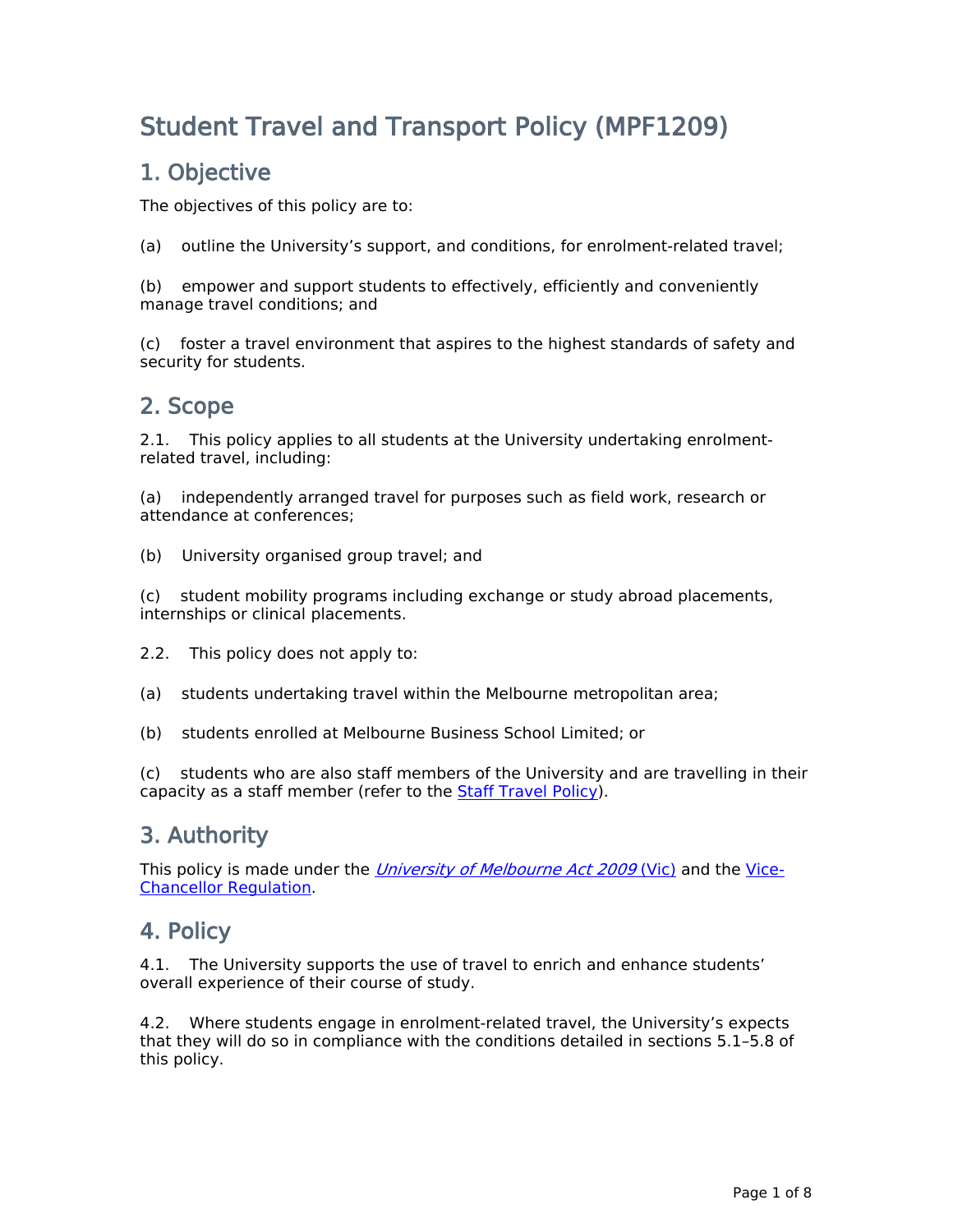4.3. The University aims to protect the health and safety of all students during learning experiences, including enrolment-related travel. Thus, students must register their travel with the University and complete a risk assessment as outlined in sections 5.9–5.17.

4.4. Travel insurance is mandatory for all students engaging in enrolment-related travel.

4.5. The University funds some kinds of enrolment-related travel in certain circumstances. Not all enrolment-related travel is able to be funded by the University, however, and costs may need to be borne by participating students.

## **5. Procedural principles**

### **Conditions of travel**

- 5.1. Students undertaking enrolment-related travel must comply with:
- (a) University of Melbourne policies and processes;
- (b) host institution policies and procedures (where applicable);
- (c) any direction given by the Academic Registrar in the interests of their safety;

(d) any other directions given by the University on conduct and requirements for that travel;

- (e) any special conditions imposed by a scholarship or other funding body;
- (f) the [Civil](https://www.casa.gov.au/safety-management/landing-page/advice-air-travellers) [Aviation](https://www.casa.gov.au/safety-management/landing-page/advice-air-travellers) [Safety](https://www.casa.gov.au/safety-management/landing-page/advice-air-travellers) [Authority's](https://www.casa.gov.au/safety-management/landing-page/advice-air-travellers) [Safe](https://www.casa.gov.au/safety-management/landing-page/advice-air-travellers) [Flying](https://www.casa.gov.au/safety-management/landing-page/advice-air-travellers) [Guidelines](https://www.casa.gov.au/safety-management/landing-page/advice-air-travellers); and
- (g) local laws of the country or countries in which they are travelling.

#### **Additional conditions for overseas travel**

5.2. Students undertaking international enrolment-related travel must also comply with the Department of Foreign Affairs and Trade (DFAT) travel advice for international destinations, noting that alert levels may vary for different areas within a single country and can change at any time.

5.3. Students are responsible for obtaining any visas required for enrolment-related travel to overseas destinations and, where relevant for international students, ensuring they are able to re-enter Australia at the conclusion of the travel.

5.4. Students undertaking enrolment-related travel overseas must update their contact information in the Student Portal so that the University can easily communicate with them and their next of kin in an emergency situation.

5.5. Domestic students on enrolment-related travel overseas must also register their local address, contact details and next of kin on the DFAT Smart Traveller website.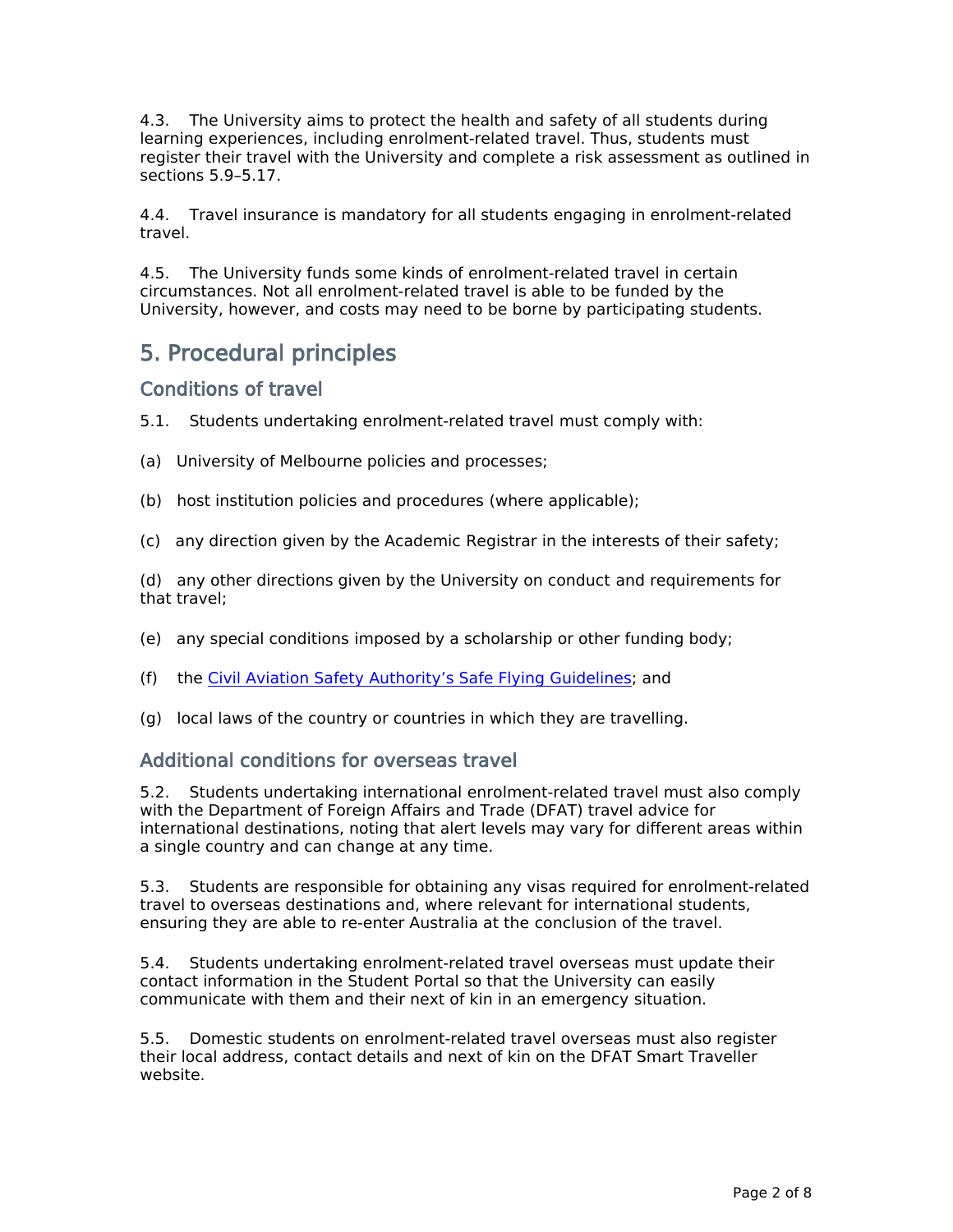## **Additional conditions for graduate research students**

5.6. In addition to the conditions listed in 5.1–5.5, and the permissions and responsibilities listed in 5.9–5.13, graduate research students must obtain approval from their supervisors and head of department/school before studying away from campus for enrolment-related travel activities:

(a) when travelling overseas for any length of time;

(b) when travelling within Australia for one month or more;

(c) when studying at a partner institution for a jointly awarded Doctor of Philosophy (PhD); and/or

(d) where required to satisfy a condition of offer for a University travel scholarship.

5.7. Time spent on enrolment-related travel is counted towards a graduate research student's candidature time allocation. Graduate research students must comply with any time limits on enrolment-related travel and any candidature requirements while undertaking enrolment-related travel.

5.8. Students undertaking research activities while on enrolment-related travel must obtain all necessary ethics approvals and regulatory permissions before travelling.

#### **Permission to travel, travel safety and risk assessments**

5.9. Students must register their travel with the University, either independently or as part of group.

5.10. Students, in consultation with their course/subject coordinator or research supervisors, must prepare a risk management plan where any of the following factors are regarded as medium or high risk as determined by the OHS risk assessment methodology:

(a) the student's fitness for travel and participation in the activity;

(b) the safety of the methods of travel; and/or

(c) type of activities that will be undertaken during travel.

5.11. Students under the age of 18 must provide consent from a parent or guardian to participate in enrolment-related travel.

5.12. Students may undertake enrolment-related travel to a country for which [DFAT](http://dfat.gov.au/pages/default.aspx) has issued an alert level of 'do not travel' or 'reconsider your need to travel' only with permission from the Academic Registrar. This permission may be granted if the student has registered their travel with the University and [DFAT](http://dfat.gov.au/pages/default.aspx) and one or more of the following apply:

(a) the student has demonstrated expertise, language capability and local networks and support that would substantially reduce the risk of travel;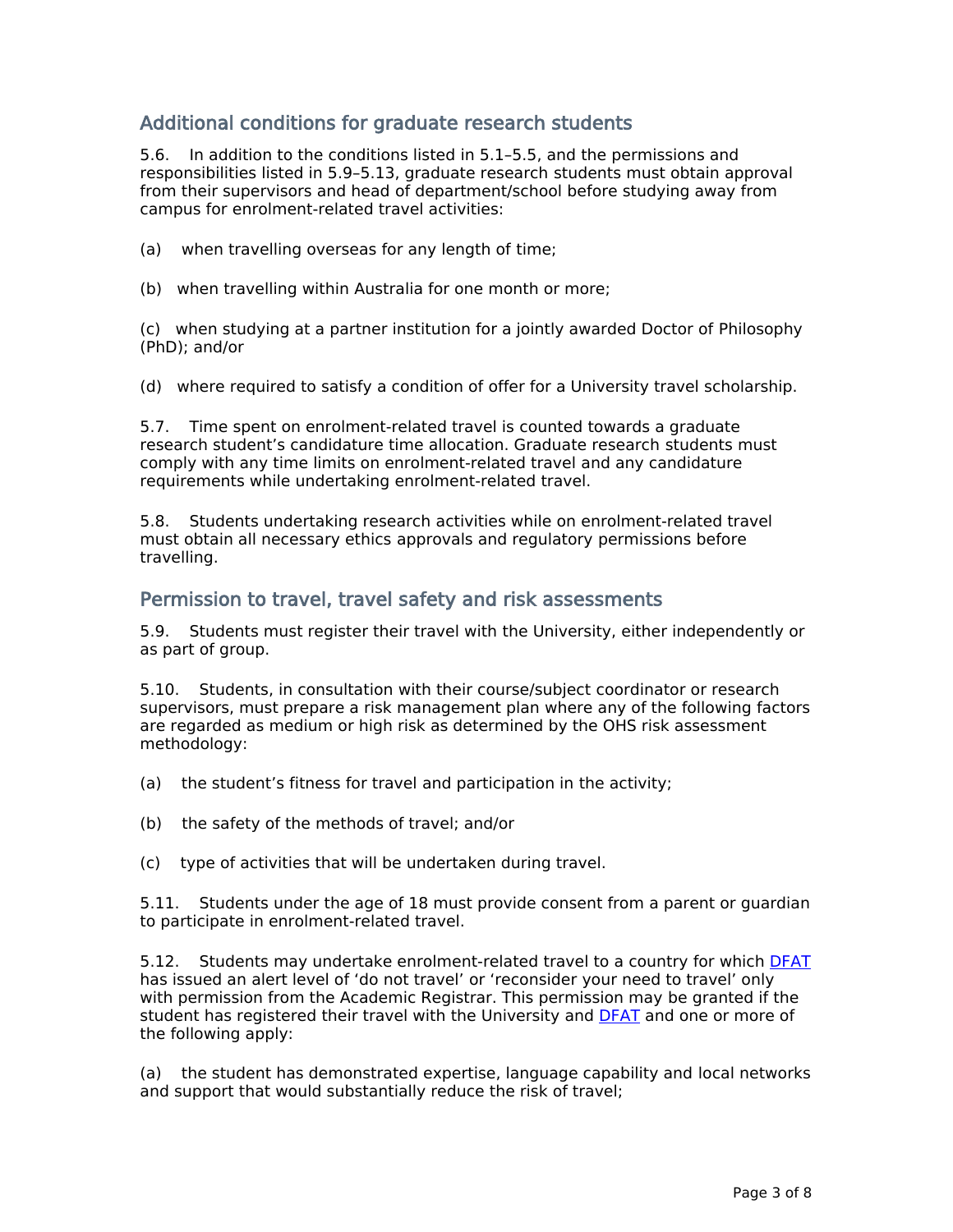(b) the travel is deemed to be essential, and the student has identified and has the capacity to implement suitable risk-reduction strategies;

(c) the student is a permanent resident or citizen of the country in question;

(d) a risk assessment has been undertaken and a risk management plan prepared; and

(e) other exceptional circumstances apply, determined at the discretion of the Registrar.

5.13. International students on enrolment-related travel overseas should, where possible, register their local address, contact details and next of kin with the nearest diplomatic mission of their home country and inform the diplomatic mission of any changes to these details.

5.14. The following table summarises the registration and risk assessment requirements for students undertaking independently arranged travel:

|   | GroupDescription                                                                                              | Registration<br>lmechanism                                            | Registration<br>lwith<br>Insurance<br>Office also<br>required? | Risk assessment, if<br>required                                                    |
|---|---------------------------------------------------------------------------------------------------------------|-----------------------------------------------------------------------|----------------------------------------------------------------|------------------------------------------------------------------------------------|
| 1 | Global mobility students:<br>study abroad, exchange,<br>University of Melbourne<br>overseas subjects (UMOS)   | <b>Global Mobility</b><br>online<br>registration<br>lform             | Yes                                                            | By University -<br>students may have<br>to provide<br>supporting<br>documentation  |
| 2 | Graduate research students:<br>travel overseas, funded by<br>University, and/or away for<br>more than a month | 'Study Away'<br>form in<br><b>Student Portal</b>                      | Yes                                                            | By student in<br>consultation with<br>supervisor                                   |
| 3 | Coursework students:<br>enrolment-related travel<br>outside Group 1                                           | Advise<br>teaching<br>department of Yes<br>travel plans in<br>writing |                                                                | By student in<br>consultation with<br>course/subject<br>coordinator or<br>delegate |

## **Travel planning for an organised group**

- 5.15. The person responsible for organising class or group travel must:
- (a) prepare a risk assessment and risk management plan;
- (b) ensure the planned activities are safe and appropriate to the location;
- (c) ensure the home faculty/department has a list of all participants;
- (d) have a record of the students' planned enrolment-related travel activities;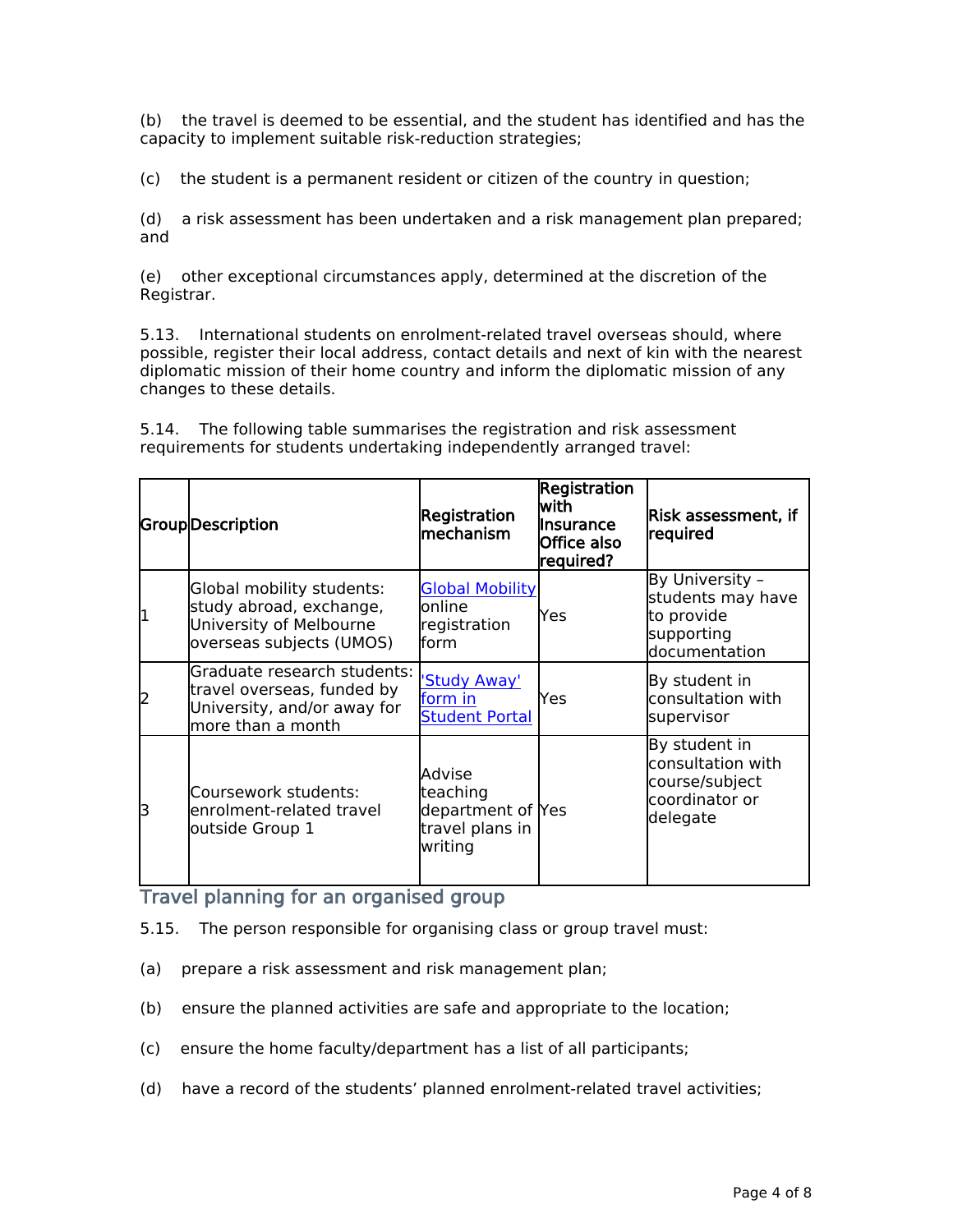(e) clearly advise students of the physical and/or psychological demands involved in the travel activities; and

(f) register their intended travel plans with the University.

#### **Travel planning for mobility programs (including study abroad, exchange, internships and clinical placements)**

5.16. Students undertaking enrolment-related travel overseas as part of a mobility program must comply with the University's [health](file:/usr/local/tomcat/category/Health%20and%20Safety) [and](file:/usr/local/tomcat/category/Health%20and%20Safety) [safety](file:/usr/local/tomcat/category/Health%20and%20Safety) [policies,](file:/usr/local/tomcat/category/Health%20and%20Safety) individual risk assessment, and the [Enrolment](file:/usr/local/tomcat/MPF1294) [and](file:/usr/local/tomcat/MPF1294) [Timetabling](file:/usr/local/tomcat/MPF1294) [Policy.](file:/usr/local/tomcat/MPF1294)

5.17. Students undertaking enrolment-related travel overseas as part of a mobility program must undertake a pre-departure briefing covering health, safety and cultural issues.

#### **Activities not related to study**

5.18. Students may, at their own cost and risk, participate in activities that are not related to their studies (such as visiting local attractions, attending tours or public events) while undertaking enrolment-related travel.

#### **Travel reimbursement**

5.19. Where student travel is funded by the University, students will be reimbursed only for costs associated with activities related to their studies and for which they have valid receipts.

5.20. Students using a University vehicle for enrolment-related travel must comply with the [relevant](https://au.promapp.com/unimelb/Process/Group/2c5458a4-2650-4db7-a04e-e29ad644e3f1) [process](https://au.promapp.com/unimelb/Process/Group/2c5458a4-2650-4db7-a04e-e29ad644e3f1).

#### **Travel insurance**

5.21. Students undertaking enrolment-related travel must have travel insurance that covers them for the duration of the travel.

5.22. Students undertaking enrolment-related travel interstate or overseas may be eligible to apply for free cover under the University's student travel insurance policy, information on which is available from the [University](https://students.unimelb.edu.au/admin/insurance) [Insurance](https://students.unimelb.edu.au/admin/insurance) [Office.](https://students.unimelb.edu.au/admin/insurance)

#### **Fitness for travel**

5.23. Students undertaking enrolment-related travel must ensure that they are fit and able to participate in the travel activity and are strongly advised to complete the [Medical](http://safety.unimelb.edu.au/__data/assets/word_doc/0006/1836078/health-and-safety-medical-questionnaire-for-off-campus-activities.docx) [Questionnaire](http://safety.unimelb.edu.au/__data/assets/word_doc/0006/1836078/health-and-safety-medical-questionnaire-for-off-campus-activities.docx) [for](http://safety.unimelb.edu.au/__data/assets/word_doc/0006/1836078/health-and-safety-medical-questionnaire-for-off-campus-activities.docx) [Off](http://safety.unimelb.edu.au/__data/assets/word_doc/0006/1836078/health-and-safety-medical-questionnaire-for-off-campus-activities.docx) [Campus](http://safety.unimelb.edu.au/__data/assets/word_doc/0006/1836078/health-and-safety-medical-questionnaire-for-off-campus-activities.docx) [Activities.](http://safety.unimelb.edu.au/__data/assets/word_doc/0006/1836078/health-and-safety-medical-questionnaire-for-off-campus-activities.docx) Where possible, the University will make reasonable adjustments to facilitate travel for students with known disabilities. Students are advised to notify the relevant subject or course coordinator as soon as possible of any factors that might affect their ability to participate in enrolmentrelated travel. Where there are doubts about a student's fitness to travel, the University may ask the student to provide written support from a medical or allied health professional.

5.24. The University strongly recommends that students undertaking enrolmentrelated travel overseas are vaccinated before travel in accordance with the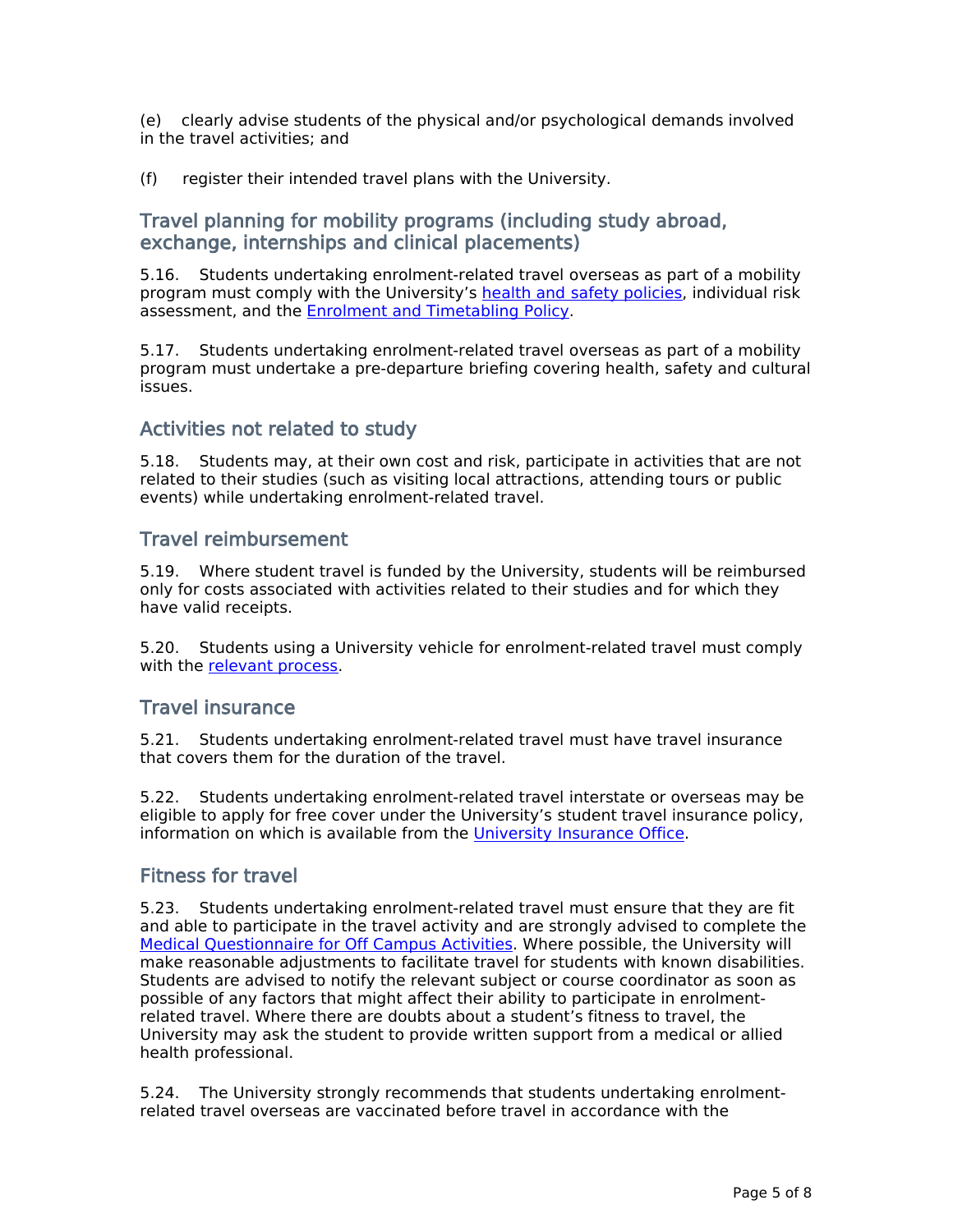recommendations on the [Travel](http://www.traveldoctor.com.au/) [Doctor](http://www.traveldoctor.com.au/) [website.](http://www.traveldoctor.com.au/) Students should consult this website at least six weeks before their travel departure date or as soon as practicable if the travel is arranged at shorter notice.

# **6. Roles and responsibilities**

| Role/Decision/Action                                                                  | Responsibility            | <b>Conditions and limitations</b>                                                                                                                                                                                                                                                                                     |
|---------------------------------------------------------------------------------------|---------------------------|-----------------------------------------------------------------------------------------------------------------------------------------------------------------------------------------------------------------------------------------------------------------------------------------------------------------------|
| Comply with all relevant<br>policies and procedures,<br>both internal and external of | <b>Student</b>            |                                                                                                                                                                                                                                                                                                                       |
| the University                                                                        |                           |                                                                                                                                                                                                                                                                                                                       |
| Register travel with the<br>University                                                | Student                   | Where the travel is with a class or<br>group the organiser may register<br>travel for all students                                                                                                                                                                                                                    |
| Provide receipts for<br>reimbursement of approved<br>expenses                         | Student                   |                                                                                                                                                                                                                                                                                                                       |
| Obtain requisite visas                                                                | Student                   |                                                                                                                                                                                                                                                                                                                       |
| Ensure eligibility to re-enter<br>Australia                                           | Student                   | International students only                                                                                                                                                                                                                                                                                           |
| Ensure contact details in<br>Student Portal are correct                               | Student                   |                                                                                                                                                                                                                                                                                                                       |
| Register with DFAT Smart<br>Traveller                                                 | Student                   | Domestic students only                                                                                                                                                                                                                                                                                                |
| Gain approval to study away Student<br>from campus                                    |                           | Graduate students only when:<br>travelling overseas, travelling in<br>Australia for more than 1 month,<br>studying at a partner institution for a<br>jointly awarded PhD or as a condition<br>of offer for a University scholarship                                                                                   |
| Obtain ethics approvals and<br>regulatory permissions for<br>research activities      | Student                   | Graduate students only, before travel                                                                                                                                                                                                                                                                                 |
| Obtain consent for travel                                                             | Student                   | Students under the age of 18 only                                                                                                                                                                                                                                                                                     |
| Obtain travel insurance for<br>entirety of travel period                              | Student                   |                                                                                                                                                                                                                                                                                                                       |
| Register with insurance<br>office                                                     | Student                   |                                                                                                                                                                                                                                                                                                                       |
| Complete a risk assessment                                                            | Student and<br>University | Global mobility, study abroad,<br>exchange, University of Melbourne<br>overseas subjects - University<br>completes risk assessment<br>Organised group travel - organiser<br>(University) completes risk<br>lassessment<br>Individual travel - student completes<br>risk assessment in consultation with<br>University |
| Develop a risk management Student and                                                 |                           | Global mobility, study abroad,                                                                                                                                                                                                                                                                                        |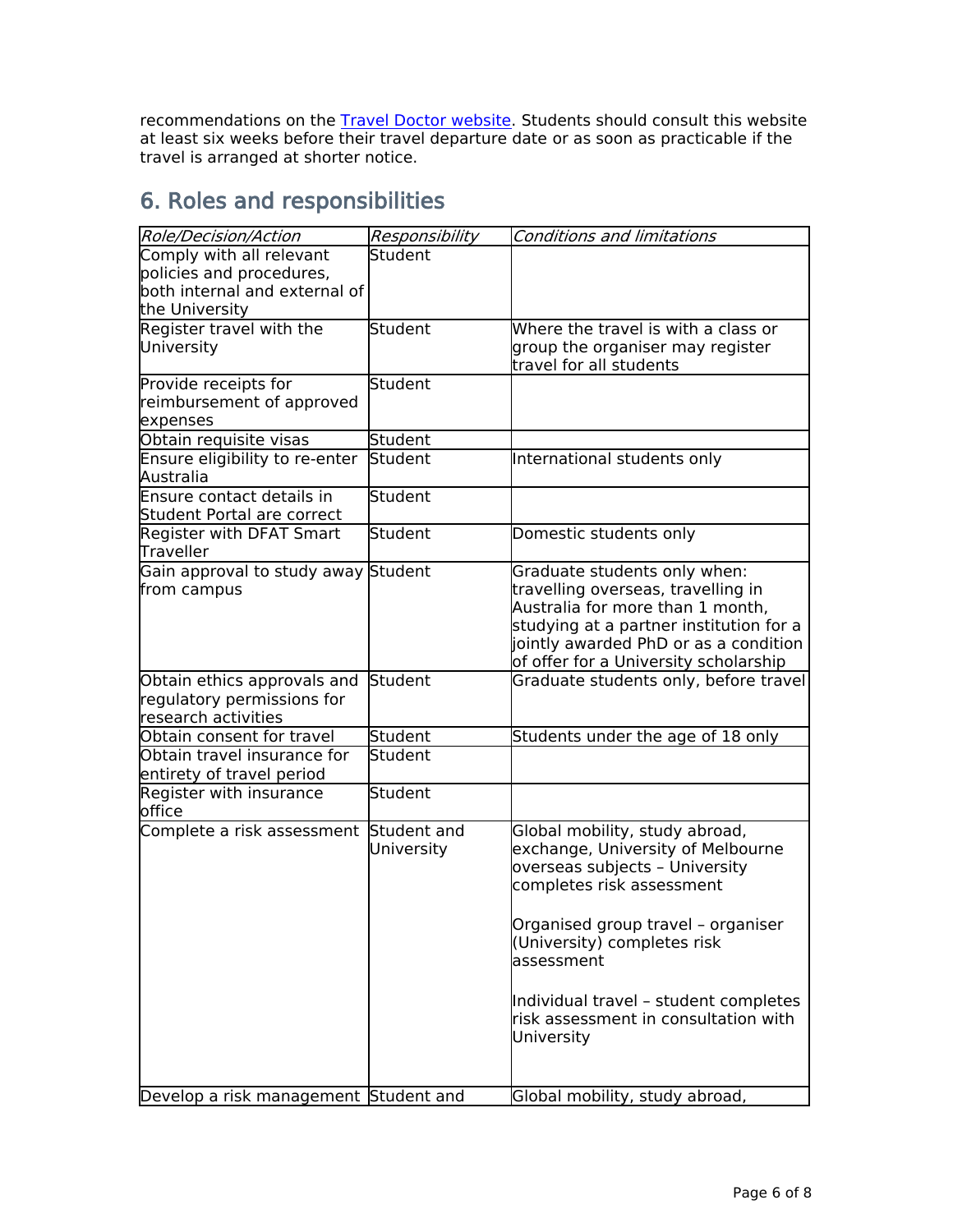| lplan                                                                                                   | University | exchange, University of Melbourne<br>overseas subjects - University<br>develops risk management plan<br>Organised group travel - organiser<br>(University) develops risk<br>management plan<br>Individual travel - student develops<br>risk management plan in consultation<br>with University |
|---------------------------------------------------------------------------------------------------------|------------|------------------------------------------------------------------------------------------------------------------------------------------------------------------------------------------------------------------------------------------------------------------------------------------------|
| Approve travel to countries<br>with an alert level of 'do not<br>travel' or 'reconsider your<br>travel' | Registrar  | Where student has provided the<br>necessary document to demonstrate<br>the necessity of travel                                                                                                                                                                                                 |
| Attend pre-departure<br>briefing on health, safety<br>and cultural issues                               | Student    | Global mobility only                                                                                                                                                                                                                                                                           |
| Complete Medical<br>Questionnaire for Off<br>Campus Activities                                          | Student    |                                                                                                                                                                                                                                                                                                |

## **7. Definitions**

**Enrolment-related travel** means travel which is fully or partly paid for by the University and/or undertaken by students for the purpose of gaining credit towards their course of study and/or undertaken by students where they are a participant in group travel organised by the University.

**Independently arranged travel** means enrolment-related travel that is organised and undertaken by an individual or small group of University of Melbourne students.

**Organised group travel** means enrolment-related travel/excursion that is organised by (or on behalf of) the University and led by a staff member or approved provider.

**Student** means (under the University of Melbourne Act), a person enrolled at the University in a course leading to a degree or other award, or a person who is designated as a student or is of a class of persons designated as students by the Council. For the purposes of this policy this specifically includes in-bound study abroad and exchange students once they have arrived at the University of Melbourne (but not while they are travelling to Melbourne to begin their studies).

## **POLICY APPROVER**

Provost

## **POLICY STEWARD**

Director, Students and Learning

## **REVIEW**

This policy is to be reviewed by 19 July 2021.